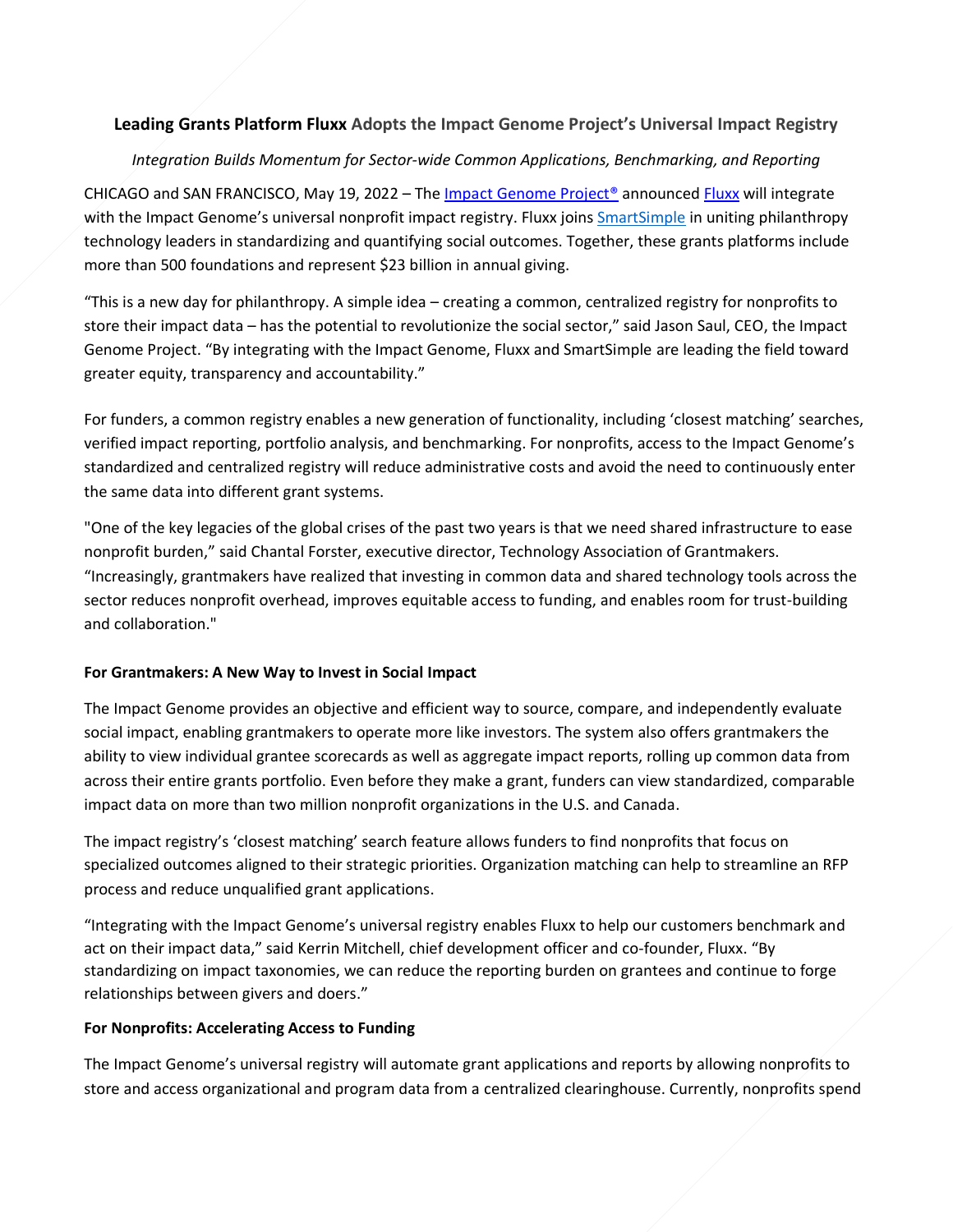15 hours or more on each grant report<sup>1</sup> amounting to billions of dollars spent on redundant administrative tasks each year. With a universal registry, nonprofits can store information on their program design, beneficiaries, theory of change, impacts, DEI, and evidence in one centralized location.

By using a registry, nonprofits can now be more discoverable by funders seeking to fund specific outcomes and beneficiaries. This new level of discoverability is intended to help nonprofits of all sizes be equally capable of competing for funding based on their ability to deliver results, instead of their marketing materials or connections.

Standardized data will also help nonprofits tell their impact stories in consistent and structured ways, using data on program efficacy and cost-per-outcome. The Impact Genome also helps nonprofits set quantifiable goals and provide outcomes-based reports to funders, increasing transparency between grantor and grantee.

"With the Impact Genome integration, we are now better able to help our grantmaking clients adopt more equitable practices and significantly elevate their social impact reporting," said Mike Reid, co-founder and chief operating officer, SmartSimple.

Nonprofits can join the registry at no cost by completing a profile [here.](https://impactgenome.org/nonprofits/) Foundations, corporations, and other grantmaking organizations should contact their [Fluxx](https://www.fluxx.io/) and [SmartSimple](https://www.smartsimple.com/) representatives for more information about how the Impact Genome integrates with their grants management systems.

## **About The Impact Genome Project**

The Impact Genome Project is a universal registry that enables nonprofits and funders to standardize, verify and report social outcomes. The project is a public-private research initiative developed in collaboration with leading social scientists, economists, statisticians, and data entrepreneurs. With the Impact Genome's standardized data, nonprofits and funders can evaluate and report on more than 132 common social outcomes. The Impact Genome Project is an initiative of Mission Metrics, LLC.

### **About Fluxx**

Fluxx is the most trusted cloud-first grantmaking solution. Purpose-built by grantmakers for grants management, Fluxx is women-led, a DEI champion, and a Pledge 1% member organization. More than 350 world-class foundations and government organizations use Fluxx, including 10 of the top 20 foundations, granting more than \$15 billion annually and impacting more than 150,000 non-profits. Find out more at [www.fluxx.io](http://www.fluxx.io/) and follow @fluxxlabs on Twitter.

### **About SmartSimple**

Founded in 2002, SmartSimple Software has pioneered cloud-based workflow and collaboration solutions for two decades. SmartSimple's platform, SmartSimple Cloud, is award-winning and highly rated by organizations looking for flexibility, security, and advanced features. Trusted by 450+ clients globally, including prominent foundations, Fortune 500 companies, and government funders, the platform connected 1.8 million end-users to billions of dollars in critical grant funding last year alone. To learn why SmartSimple was recently rated highest in advanced features, visit [smartsimple.com](http://smartsimple.com/) and follow them on LinkedIn.